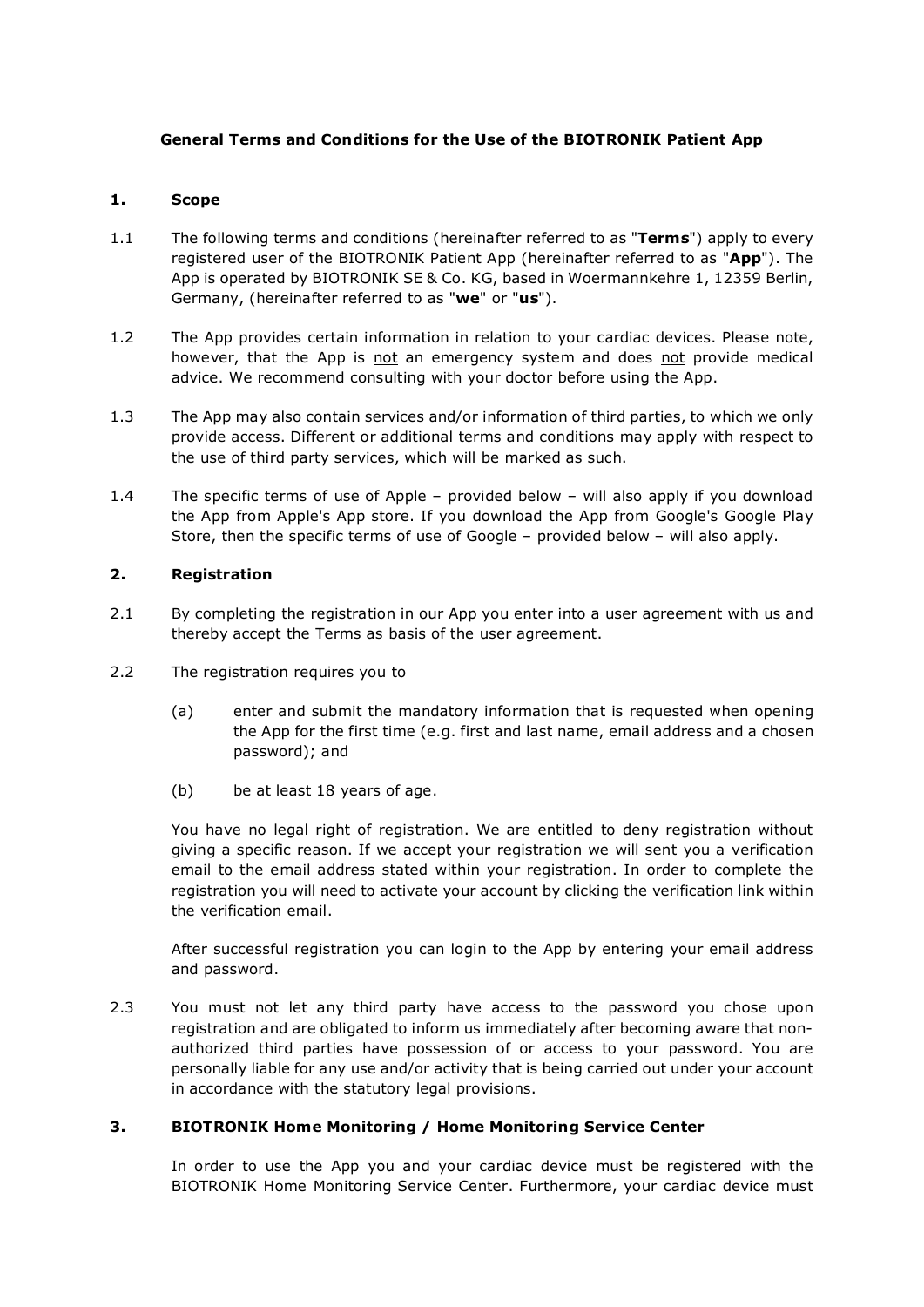be equipped with BIOTRONIK Home Monitoring and you need to have a CardioMessenger Patient Device.

In addition, the App may allow you to upload information about your health status and current symptoms in form of a diary or survey to the Home Monitoring Service Center. Please note that any uploaded information will be shared with your physician and may be used by your physician for supporting diagnoses of your conditions.

Please note that the App is not an emergency information system. If you are in need of medical attention please contact your physician or local emergency services. The App does not, therefore, release you from your obligation to consult a physician if complaints occur or to call your local emergency service in cases of emergency.

#### **4. Modifications and Updates to the App**

Since the App is provided to you free of charge by us we reserve the right to alter or discontinue the offers and functions of the App or to replace them with new applications in the future. We will announce such changes in a timely manner within the App and will take into account your legitimate interests.

We may – without being obliged to – also publish updated versions of the App from time to time and discontinue supporting earlier versions of the App. A proper working of the App requires that you have the latest version of the App installed at any time. Future updates might require that you have installed an updated version of the operating system on your mobile device and such updated version of the operating system might not support your current mobile device without the update.

#### **5. Prohibited Activities**

- 5.1 The App is available for non-commercial use only.
- 5.2 Any activity that violates applicable law or rights of third parties as well as any activity that may impair smooth operation of the App, especially such activities that may encumber our system excessively, is prohibited.

### **6. Availability**

In general, the App is available round the clock. We cannot guarantee that the App runs uninterrupted or error-free. At times the App may not be completely or partly available in order to carry out or implement necessary backups, maintenance works, improvements or bug fixes.

The App requires a working internet access. You might have no, or only limited, mobile internet access in some regions or when traveling abroad. We strongly recommend checking the availability of internet access in advance with your telecommunication provider.

You have sole responsibility for any fees or charges, including data charges, incurred by you in connection with your use of the App. We are not responsible for the suitability, functionality and performance of either your mobile device or your internet or cellular connectivity.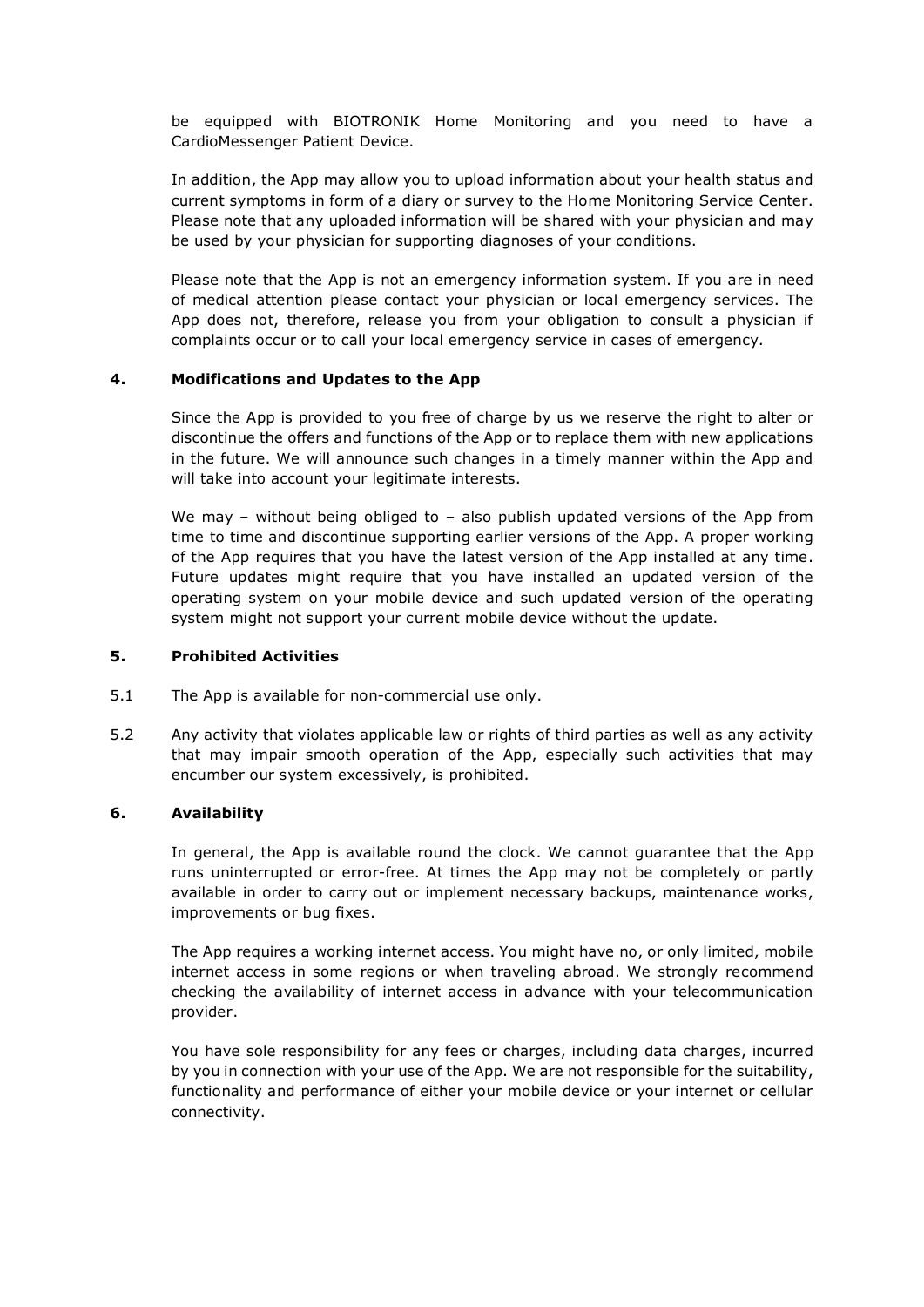### **7. Using the Communication Tools of the App**

The App may allow you to initiate an email to our Health Services Customer Support. Therefore the App provides the Health Services Customer Support email address to allow you to send an email via the email client of your mobile device. Please note that your telecommunication provider may charge you for any in- and outgoing emails.

The App supports the reception and transmission of messages, e.g. for general information regarding the App or call-back requests from your physician. The transmission of messages requires an internet access. Please note that your telecommunication provider may charge you for the data.

### **8. Surveys**

If you have given us your consent, we may contact you to ask for your feedback regarding the usability and experience of the App by inviting you via email or in-app messages to participate in online surveys.

## **9. Data Protection / Privacy**

Security of your personal data is of paramount importance to us. Additional information regarding the security measures we implement to secure your data can be found in our privacy statement.

Please note that the App may include and display sensitive health data about you. We therefore recommend to close the App every time after use and to protect access to your mobile device at all times (e.g. by using a safe password/PIN).

### **10. Warranties / Our liabilities**

- 10.1 The App is designed as an additional information source only and shall neither be regarded as medical advice nor shall it substitute or overrule any information given by professional medical advisors.
- 10.2 We endeavour and undertake reasonable measures to ensure that any data given within the App is accurate and up-to-date. However, we cannot ensure this with regards to information initially collected by third parties and only immigrated to the App (e.g. information within your "My Patient ID Card"). Furthermore, any information regarding the status of your medical device is dependent on an accurate transmission of the underlying data by your CardioMessenger Patient Device.
- 10.3 We shall be liable without limitation for damage caused with intent or gross negligence as well as for claims regarding the German Product Liability Act and in case of injury to the life, limb or health.

We can only be held liable for slightly negligent breaches of duty if our legal representatives or agents are in breach of a duty that derives from material contractual obligations that is of substantial importance to fulfilling the contract purpose ("cardinal obligation"). In this case the liability is limited to the foreseeable damage.

Insofar as our liability is excluded or limited, the same applies to the personal liability of our legal representatives and agents.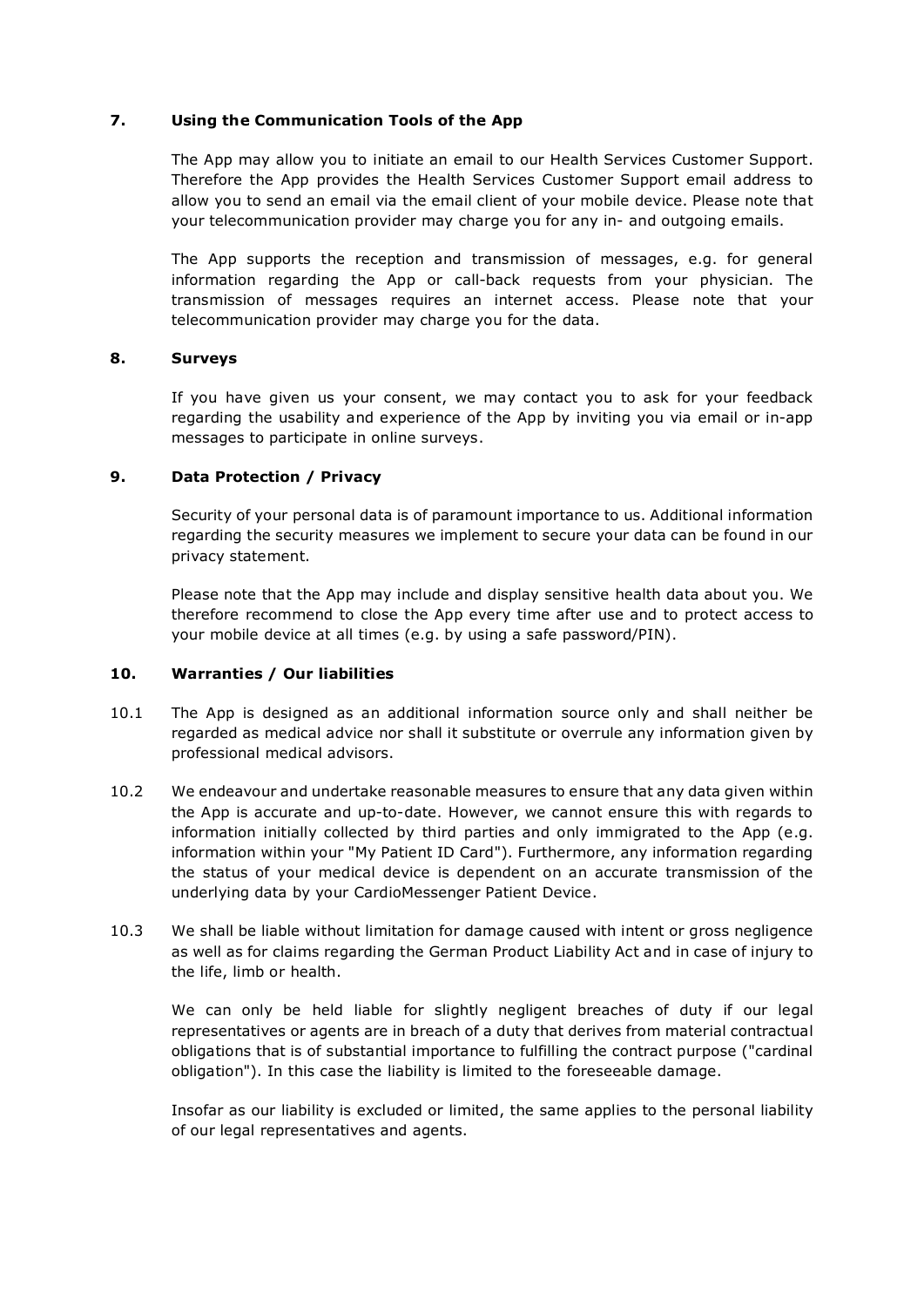### **11. Scope of Use**

All content, information, pictures, videos and databases that are published in this App are protected by copyright. Express written approval must be obtained from us prior to any use, reproduction, publication or distribution that is not private or non-commercial, including the insertion into databases.

### **12. Term and Termination**

- 12.1 The user agreement is concluded for an indefinite period. You may terminate the user agreement at any time without a notice period by clicking "Delete Account" at your account settings and completing the deletion process.
- 12.2 We reserve the right to terminate the user agreement at any time with a four weeks' advance notice. We will inform you about the termination via an email to the address stated during the registration.
- 12.3 Either party may terminate this Agreement immediately for good cause.

## **13. Final Provisions**

- 13.1 We reserve the right to amend the Terms at any time. We will inform you about any amendments in advance via a message to your email address ("amendment notice"). You may object to an amendment within four weeks after receipt of the amendment notice ("objection period"). In the event that you object to the amendment notice, we are entitled to terminate the user agreement with a two weeks' notice period starting from the end of the objection period. We will inform you about your right to object and the legal consequences separately within the amendment notice.
- 13.2 These Terms are governed by the law of the Federal Republic of Germany, excluding the United Nations Convention on Contracts for the International Sale of Goods (CISG). If you are a user, this choice of law shall not have the result of depriving you of the protection afforded to you by provisions that cannot be derogated from by agreement by virtue of the law of the country of your habitual residence.
- 13.3 We are entitled to partly or fully assign the fulfillment of all services that are connected to this App to third parties at any time.
- 13.4 The European Commission provides a platform that is dedicated to extrajudicial resolution online under <http://ec.europa.eu/consumers/odr> (the so-called OS platform). We are not interested in participating in dispute settlement procedures at a consumer arbitration board, nor are we obligated to do so.

### **14. Contact**

Feel free to contact us directly if you have any questions or problems with the App: **Health Services Customer Support** email: patientapp.support@biotronik.com.

**Special Terms of Use for users, who download the App from the Apple App Store** The following conditions apply in addition to the Terms, if you download the App via the App Store by Apple Inc. ("**Apple**"):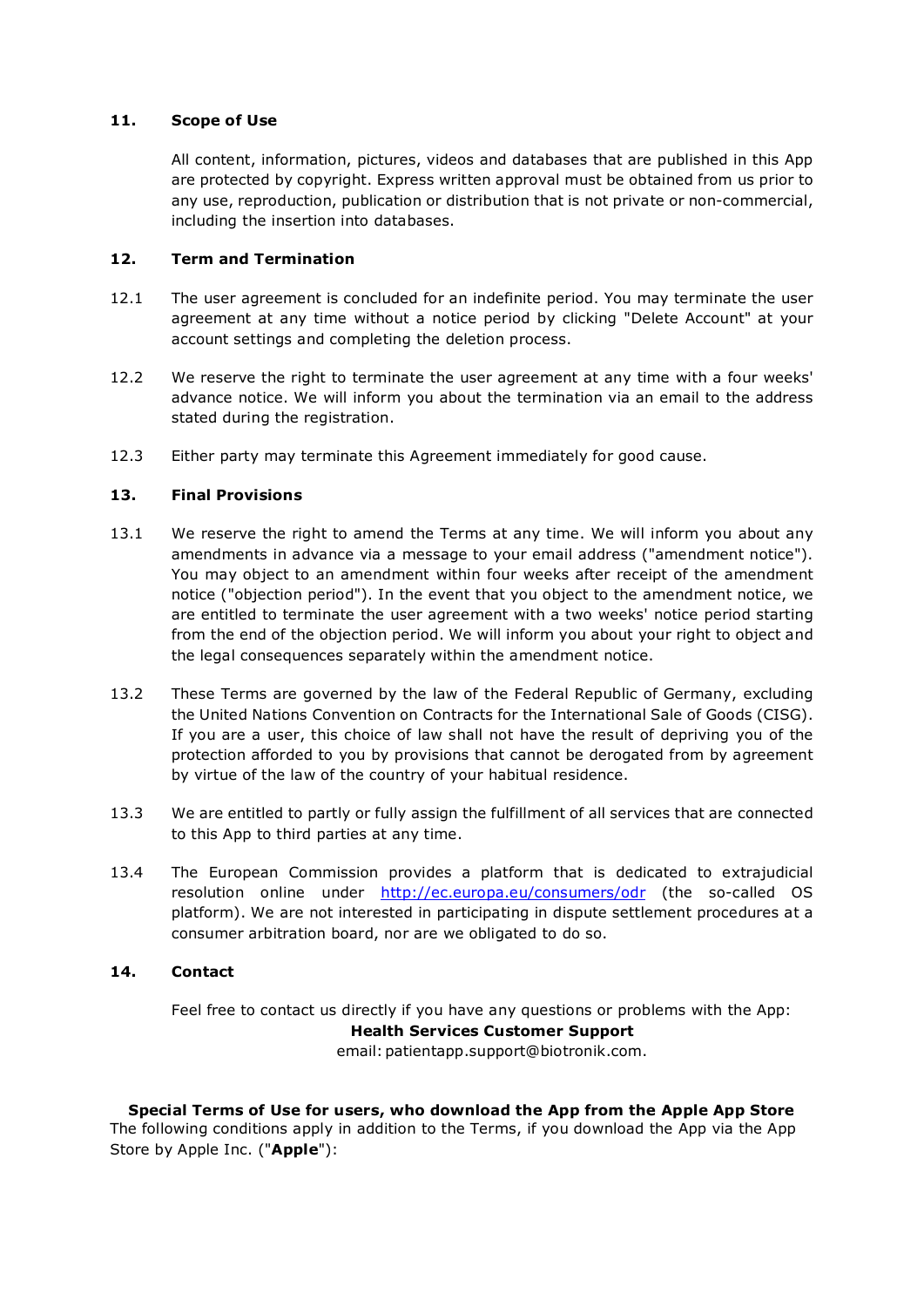- 1. The terms of use are agreed upon solely between you and us. Apple is not a party of this contract whatsoever and has no responsibilities regarding the terms of use and the content thereof.
- 2. You are granted a non-transferable right of use of this App on every Apple device that is in your possession within the scope of the terms of use in the general terms and conditions of the App Store.
- 3. Apple is not responsible for providing maintenance and support services for the App. Apple is not in any way obliged to provide maintenance and support services for the App.
- 4. Apple is not responsible for our warranties, no matter whether they arise explicitly or are implied by act of law if not waived effectively. In the case of us not fulfilling applying warranties, you may contact Apple for a refund of the potential price to which you purchased the App. You further note, that Apple does not have any other warranties of any kind regarding us, to the extent permitted by law.
- 5. Apple is not responsible for claims associated to the App, possession and/or its usage, including (i) product liability claims, (ii) allegations that the application does not meet the applicable jurisdictional and administrative regulations; and (iii) claims of consumer protection law or related legislative acts.
- 6. In case of a third party claiming that the App, its possession thereof or its usage violates intellectual property of a third party, Apple is not responsible for the investigation, defence, settlement or fulfilment of such a claim regarding the violation of intellectual property.
- 7. Use of the App is not permitted if you (i) reside in a country, that is subject to an embargo by the U.S. government or which is regarded as a country that supports terrorism by the U.S. government; or (ii) are listed as a blocked or restricted person by the U.S. government.
- 8. Any questions, complaints or claims in relation to the App should be raised with us. Our contact information is provided at "Contact" above.
- 9. Apple and its subsidiaries are third-party beneficiaries of these terms of use and by accepting these terms of use, Apple has the right to enforce this contract as a thirdparty beneficiary of the contract against you; this right shall be deemed to be accepted by Apple.

# **Special Terms of Use for Users who download the App from Google's Google Play Store**

The following conditions apply in addition to the Terms if you download the App via the Google Play Store by Google Inc. ("**Google"**):

- 1. You accept that these terms of use are only effective between you and us, not with Google.
- 2. Your use of the Android App must meet the current terms of use of Google Play.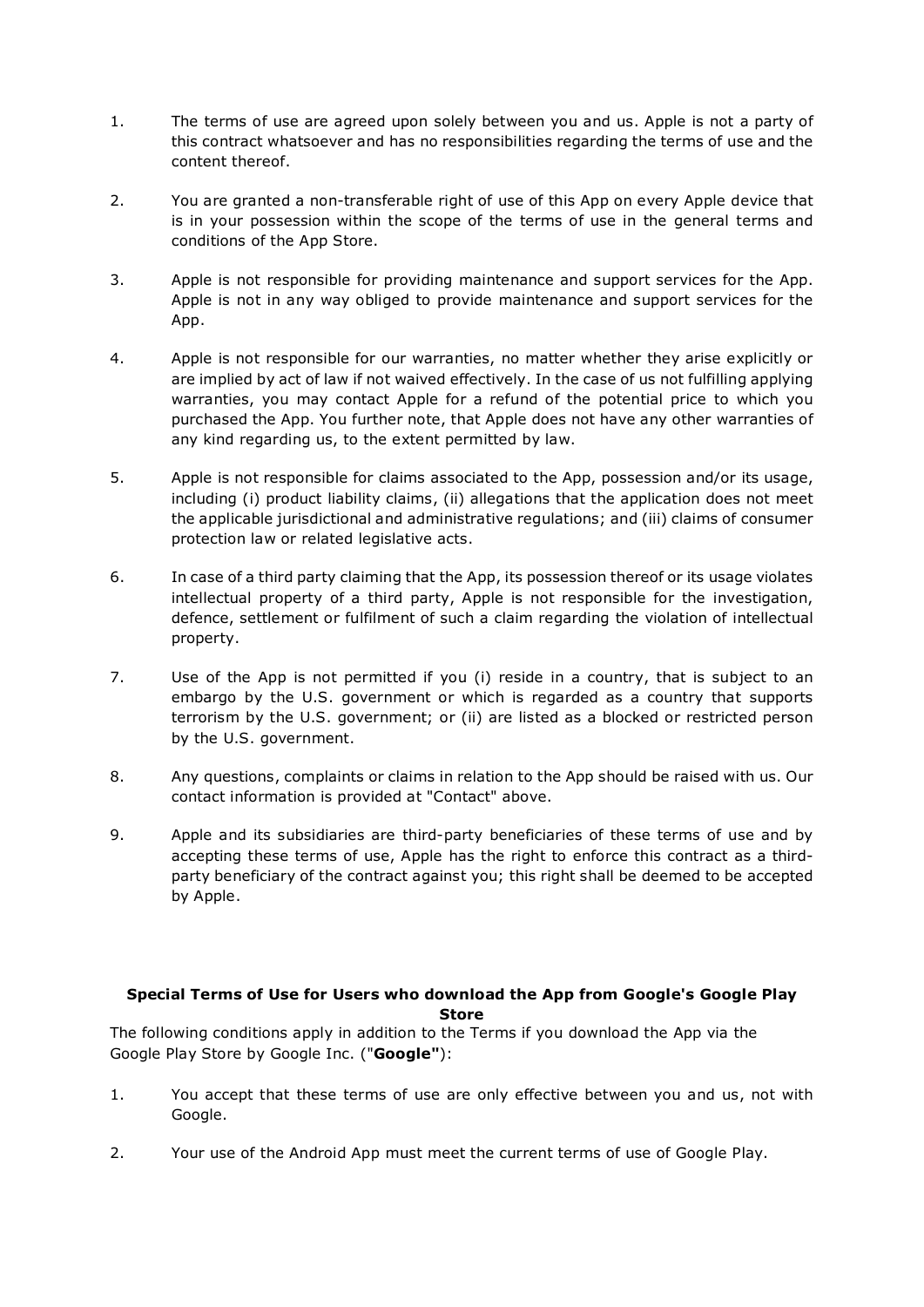- 3. Google is only the provider of Google Play where you downloaded our Android App. Only we, and not Google, are solely responsible for the Android App, services and content, which are accessible via these. Google has neither an obligation nor a liability regarding the Android App or this agreement.
- 4. You acknowledge that Google is a third-party beneficiary of these terms of usage, as far as a connection to our Android App is established.

### **FOR UNITED STATES RESIDENTS THE FOLLOWING TERMS APPLY:**

### **General Terms and Conditions for the Use of the BIOTRONIK Patient App**

### **15. Scope**

- 15.1 The following terms and conditions (hereinafter referred to as "**Terms**") apply to every registered user of the BIOTRONIK Patient App (hereinafter referred to as "**App**"). The App is operated by BIOTRONIK SE & Co. KG, based in Woermannkehre 1, 12359 Berlin, Germany, (hereinafter referred to as "Biotronik", "**we**" or "**us**").
- 15.2 The App provides certain information in relation to your cardiac device. Please note, however, that the App is not an emergency system and does not provide medical advice. We recommend consulting with your doctor before using the App or relying on any of the information provide in the App.
- 15.3 The App may also contain services and/or information of third parties, to which we only provide access. Different or additional terms and conditions may apply with respect to the use of third party services, which will be marked as such.
- 15.4 The specific terms of use of Apple provided below will also apply if you download the App from Apple's App store. If you download the App from Google's Google Play Store, then the specific terms of use of Google – provided below – will also apply.

### **16. Limited License Grant**

16.1 Biotronik owns all right, title, and interest to, including all intellectual property rights in, the App and grants to you solely a nonexclusive, non-transferable, non-assignable, non-sublicensable license to install and use a copy of the App on your compatible mobile device solely to monitor and transmit data from your cardiac device, to make entries into a symptoms diary, and to review educational materials. You may not copy, modify, reverse engineer, decompile, disassemble, or otherwise attempt to derive the source code, create derivative works based on, or integrate with other computer systems or programs the App without the prior written consent of Biotronik.

### **17. Registration**

- 17.1 The registration requires you to
	- (a) enter and submit the mandatory information that is requested when opening the App for the first time (e.g. first and last name, email address and a chosen password); and
	- (b) be at least 18 years of age.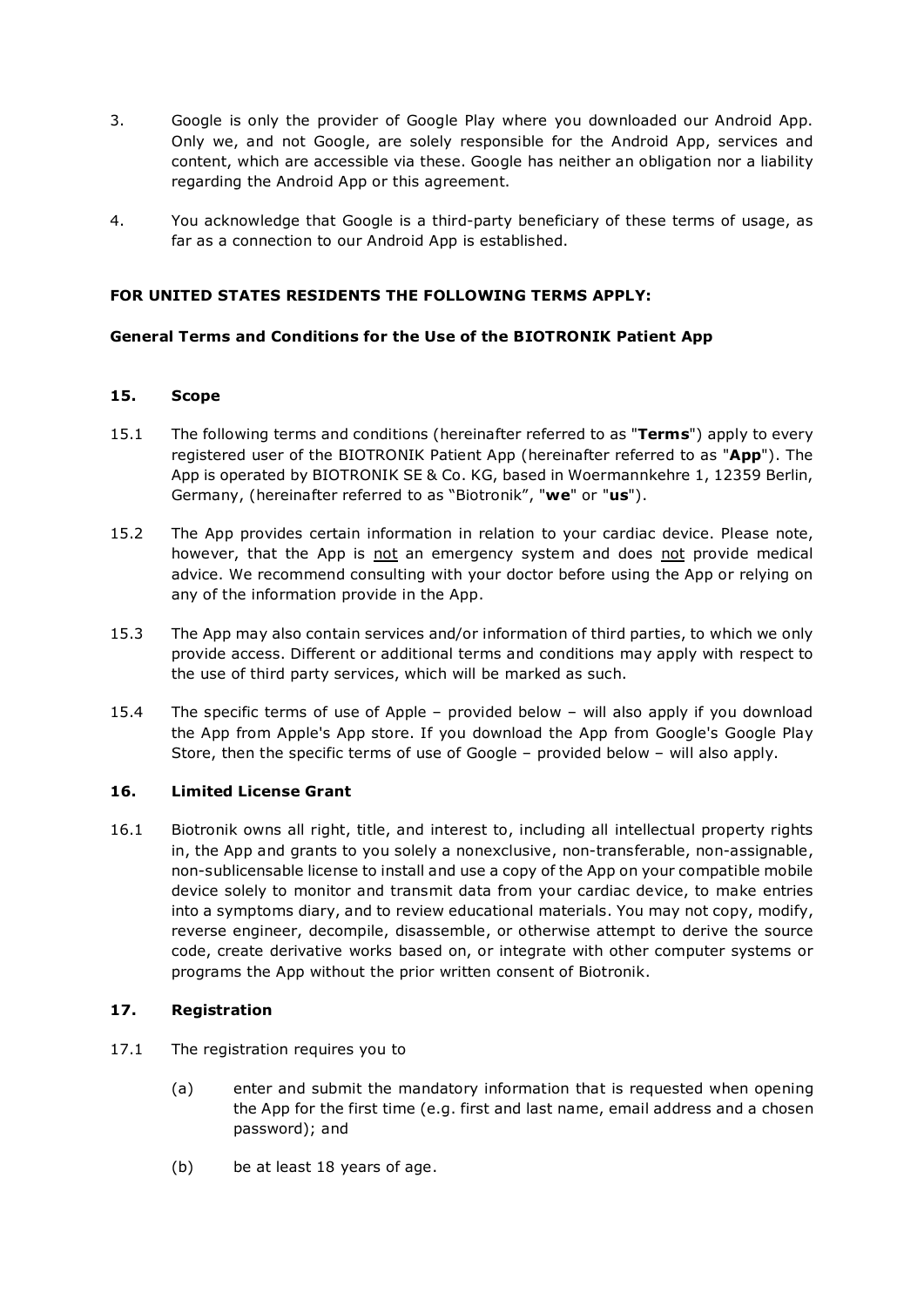You have no legal right of registration. We are entitled to deny registration without giving a specific reason. If we accept your registration we will send you a verification email to the email address stated within your registration. In order to complete the registration you will need to activate your account by clicking the verification link within the verification email.

After successful registration you can login to the App by entering your email address and password.

17.2 You must not let any third party have access to the password you chose upon registration and are obligated to inform us immediately after becoming aware that nonauthorized third parties have possession of or access to your password. You are personally liable for any use and/or activity that is being carried out under your account in accordance with the statutory legal provisions.

### **18. BIOTRONIK Home Monitoring / Home Monitoring Service Center**

In order to use the App you and your cardiac device must be registered with the BIOTRONIK Home Monitoring Service Center. Furthermore, your cardiac device must be equipped with BIOTRONIK Home Monitoring and you need to have a CardioMessenger Patient Device.

In addition, the App may allow you to upload information about your health status and current symptoms in form of a diary or survey to the Home Monitoring Service Center. Please note that any uploaded information will be shared with your physician and may be used by your physician for supporting diagnoses of your conditions.

Please note that the App is not an emergency information system. If you are in need of medical attention please contact your physician or local emergency services. This does not, therefore, release you from your obligation to consult a physician if complaints occur or to call 911 in cases of emergency.

### **19. Modifications and Updates to the App**

Since the App is provided to you free of charge by us we reserve the right to alter or discontinue the offers and functions of the App or to replace them with new applications in the future. We will announce such changes in a timely manner within the App.

We may – without being obliged to – also publish updated versions of the App from time to time and discontinue supporting earlier versions of the App. A proper working of the App requires that you have the latest version of the App installed at any time. Future updates might require that you have installed an updated version of the operating system on your mobile device and such updated version of the operating system might not support your current mobile devicewithout the update.

### **20. Prohibited Activities**

- 20.1 The App is available for non-commercial use only.
- 20.2 Any activity that violates applicable law or rights of third parties as well as any activity that may impair smooth operation of the App, especially such activities that may encumber our system excessively, is prohibited.
- 20.3 You may not upload, download, email, transmit, store or otherwise make available any data or other information from any person under the age of 18.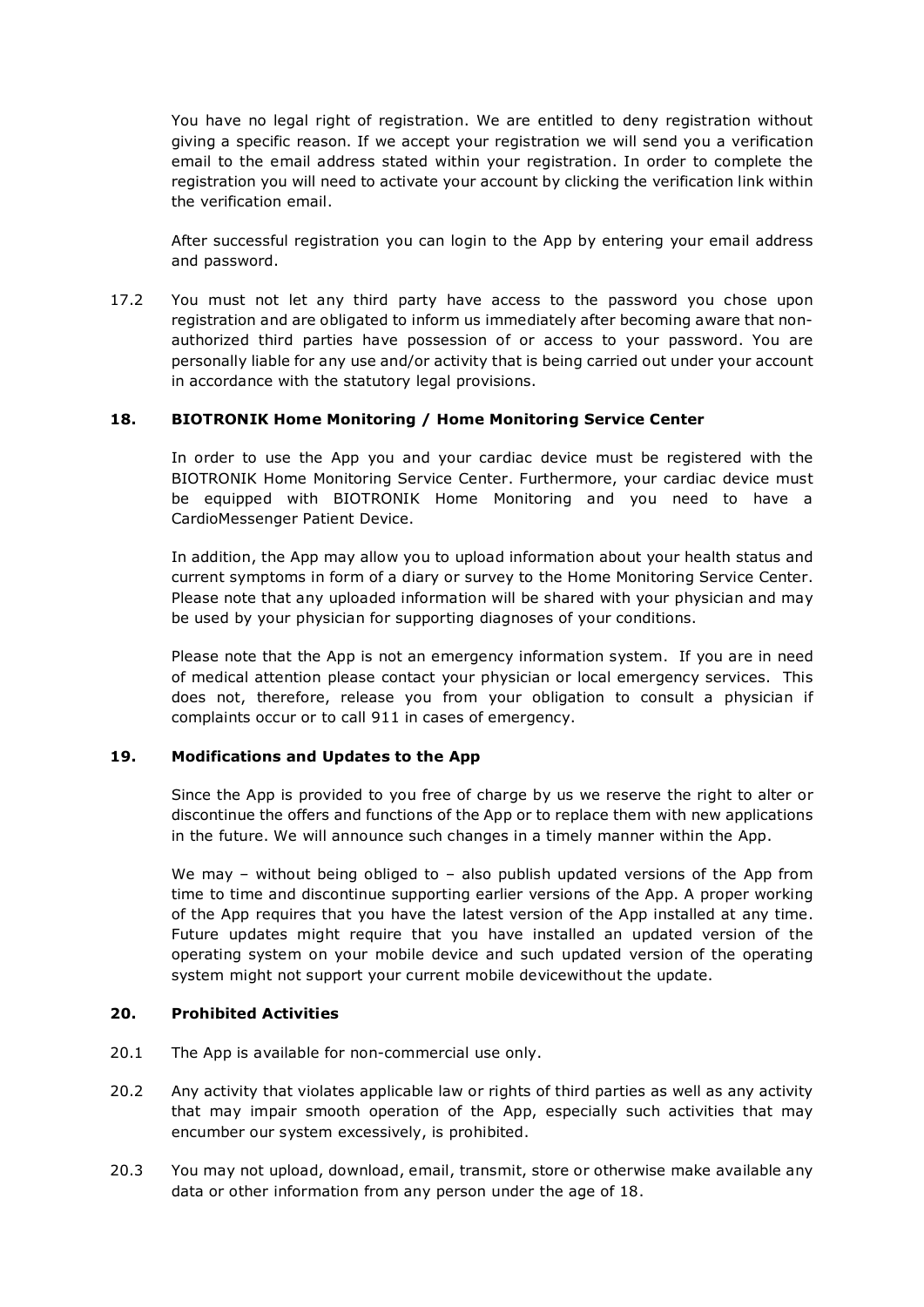### **21. Availability**

In general, the App is available round the clock. We cannot guarantee that the App runs uninterrupted or error-free. At times the App may not be completely or partly available in order to carry out or implement necessary backups, maintenance works, improvements or bug fixes.

The App requires a working internet access. You might have no, or only limited, mobile internet access in some regions or when traveling abroad. We strongly recommend checking the availability of internet access in advance with your telecommunication provider.

You have sole responsibility for any fees or charges, including data charges, incurred by you in connection with your use of the App, Biotronik is not responsible for the suitability, functionality and performance of either your mobile device or your internet or cellular connectivity.

### **22. Using the Communication Tools of the App**

The App may allow you to initiate an email to our Health Services Customer Support. Therefore the App provides the Health Services Customer Support email address to allow you to send an email via the email client of your mobile device. Please note that your telecommunication provider may charge you for any in- and outgoing emails.

The App supports the reception and transmission of messages, e.g. for general information regarding the App or call-back requests from your physician. The transmission of messages requires an internet access. Please note that your telecommunication provider may charge you for the data

### **23. Surveys**

If you have given us your consent, we may contact you to ask for your feedback regarding the usability and experience of the App by inviting you via E-Mail or in-app messages to participate in online surveys. You may withdraw your consent at any time by following the instructions provided in Account Settings.

### **24. Data Protection / Privacy**

Security of your personal data is of paramount importance to us. Additional information regarding the security measures we implement to secure your data can be found in our privacy statement provided below.

Please note that the App may include and display sensitive health data about you. We therefore recommend to close the App every time after use and to protect access to your mobile device at all times (e.g. by using a safe password/PIN). You agree you are solely responsible for the security of your mobile device, its passwords and any usage activities that occur in connection with the App and you mobile device.

### **25. Warranties / Our liabilities**

- 25.1 The App is designed as an additional information source only and shall neither be regarded as medical advice nor shall it substitute or overrule any information given by professional medical advisors.
- 25.2 We endeavour and undertake reasonable measures to ensure that any data given within the App is accurate and up-to-date. However, we cannot ensure this with regards to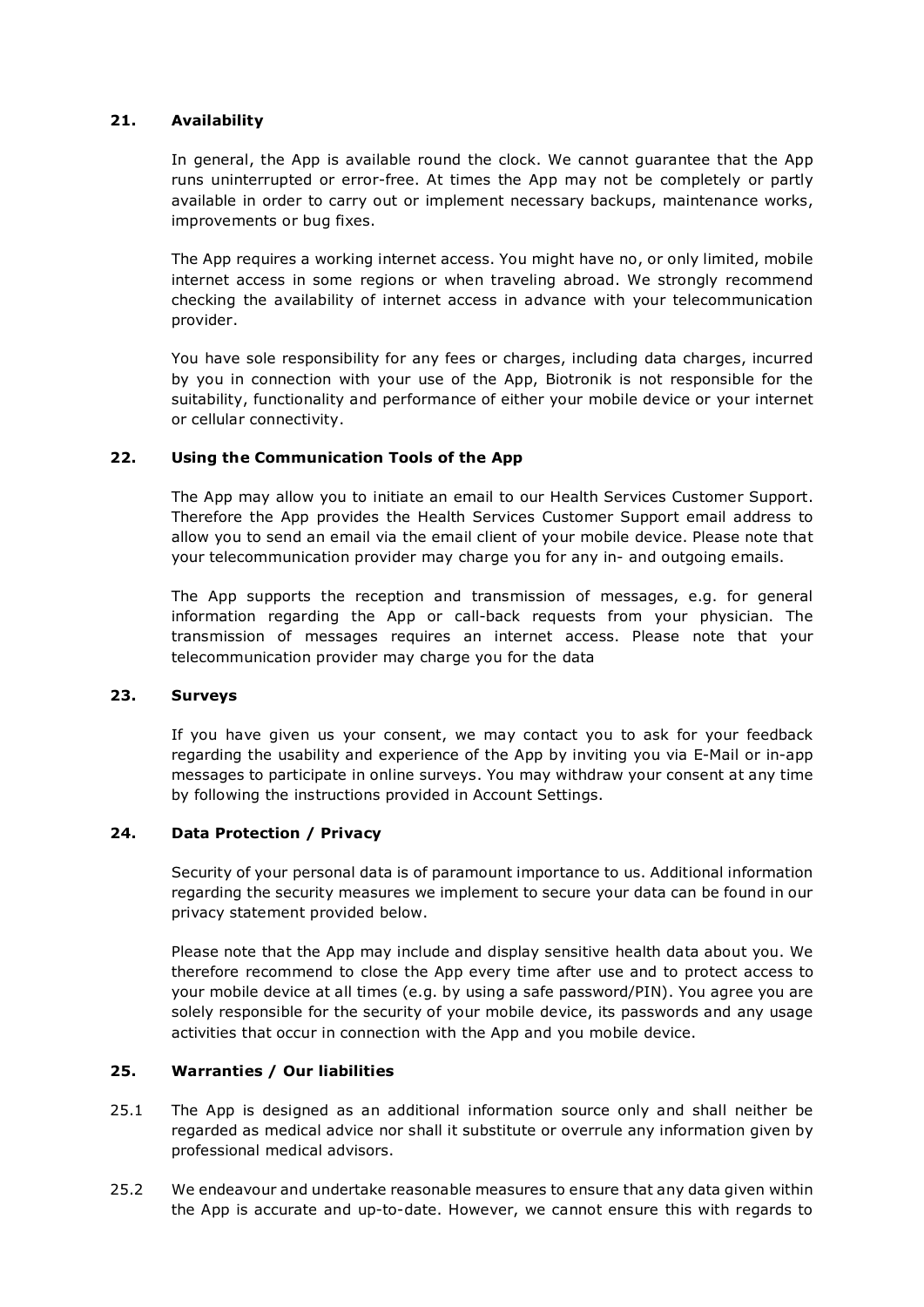information initially collected by third parties and only immigrated to the App (e.g. information within your "My Patient ID Card"). Furthermore, any information regarding the status of your medical device is dependent on an accurate transmission of the underlying data by your CardioMessenger Patient Device.

- 25.3 We do not warrant that your use of the App will be error-free or uninterrupted. The App is provided "as is" and "as available" without any representation or warranty, express, implied or statutory as to the operation of the App, or the data, information, content or materials included on the App. To the fullest extent permissible by applicable law, we specifically disclaim any implied warranties of title, merchantability, fitness for a particular purpose, and non-infringement.
- 25.4 LIABILITY EXLCUSION and LIMITATIONS: We will not be liable to you for any indirect, incidental, special, consequential or pure economic losses, costs, damages or expenses of any kind howsoever arising out of or in connection with these Terms or your use of the App (whether in warranty, contract or tort, including negligence, or product liability even if informed about the possibility thereof) including medical expenses, legal fees on a lawyer/solicitor client basis, loss of revenue or profits (whether direct or indirect), loss or interruption of business, loss of goodwill, loss of anticipated savings, loss of privacy arising out of or in any way related to the use of or inability to use the App, loss of use, or loss or corruption of data or information. To the extent liability cannot be excluded or disclaimed, our liability is limited to fixing, repairing or otherwise rectifying any faults with the App.

### **26. Scope of Use**

All content, information, pictures, videos and databases that are published in this App are protected by copyright. Express written approval must be obtained from us prior to any use, reproduction, publication or distribution that is not private or non-commercial, including the insertion into databases.

### **27. Term and Termination**

- 27.1 You may terminate the user agreement at any time without a notice period by clicking "Delete Account" at your account settings and completing the deletion process.
- 27.2 We reserve the right to terminate the user agreement at any time with thirty (30) daysadvance notice. We will inform you about the termination via an email to the address stated during the registration.
- 27.3 Either party may terminate this Agreement immediately for good cause.

### **28. Final Provisions**

- 28.1 We reserve the right to amend the Terms at any time. We will inform you about any amendments in advance via a message to your email address ("amendment notice"). You may object to an amendment within four weeks after receipt of the amendment notice ("objection period"). In the event that you object to the amendment notice, we are entitled to terminate the user agreement with a two weeks' notice period starting from the end of the objection period. We will inform you about your right to object and the legal consequences separately within the amendment notice.
- 28.2 These Terms are governed by the law of the Federal Republic of Germany, excluding the United Nations Convention on Contracts for the International Sale of Goods (CISG). If you are a user, this choice of law shall not have the result of depriving you of the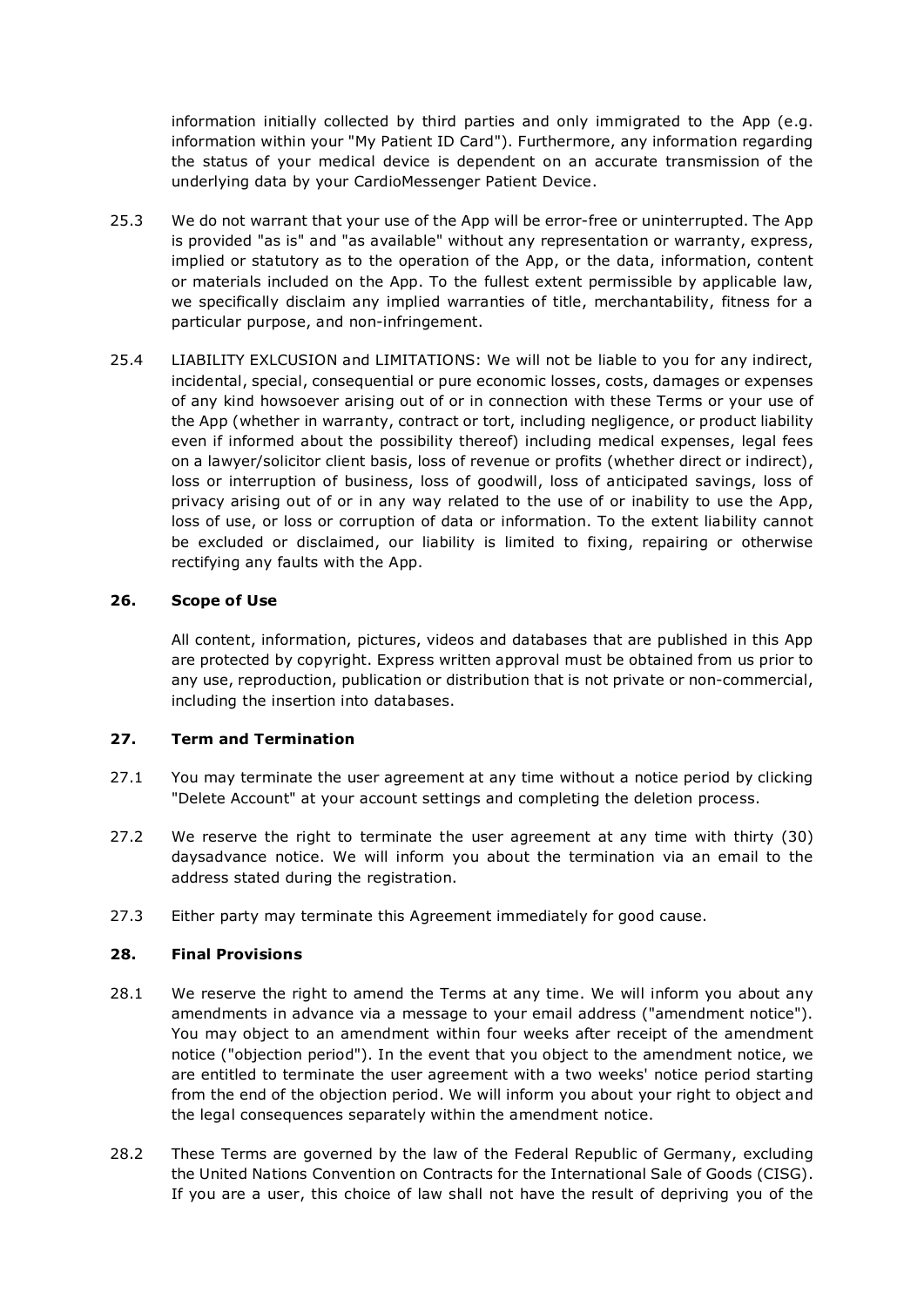protection afforded to you by provisions that cannot be derogated from by agreement by virtue of the law of the country of your habitual residence.

- 28.3 We are entitled to partly or fully assign the fulfillment of all services that are connected to this App to third parties at any time.
- 28.4 The European Commission provides a platform that is dedicated to extrajudicial resolution online under <http://ec.europa.eu/consumers/odr> (the so-called OS platform). We are not interested in participating in dispute settlement procedures at a consumer arbitration board, nor are we obligated to do so.

#### **29. Contact**

Feel free to contact us directly if you have any questions or problems with the App: **Health Services Customer Support** Email patientapp.support@biotronik.com

#### **Special Terms of Use for users, who download the App from the Apple App Store**

The following conditions apply in addition to the Terms, if you download the App via the App Store by Apple Inc. ("**Apple**"):

- 5. The terms of use are agreed upon solely between you and us. Apple is not a party of this contract whatsoever and has no responsibilities regarding the terms of use and the content thereof.
- 6. You are granted a non-transferable right of use of this App on every Apple device that is in your possession within the scope of the terms of use in the general terms and conditions of the App Store.
- 7. Apple is not responsible for providing maintenance and support services for the App. Apple is not in any way obliged to provide maintenance and support services for the App.
- 8. Apple is not responsible for our warranties, no matter whether they arise explicitly or are implied by act of law if not waived effectively. In the case of us not fulfilling applying warranties, you may contact Apple for a refund of the potential price to which you purchased the App. You further note, that Apple does not have any other warranties of any kind regarding us, to the extent permitted by law.
- 9. Apple is not responsible for claims associated to the App, possession and/or its usage, including (i) product liability claims, (ii) allegations that the application does not meet the applicable jurisdictional and administrative regulations; and (iii) claims of consumer protection law or related legislative acts.
- 10. In case of a third party claiming that the App, its possession thereof or its usage violates intellectual property of a third party, Apple is not responsible for the investigation, defence, settlement or fulfilment of such a claim regarding the violation of intellectual property.
- 11. Use of the App is not permitted if you (i) reside in a country, that is subject to an embargo by the U.S. government or which is regarded as a country that supports terrorism by the U.S. government; or (ii) are listed as a blocked or restricted person by the U.S. government.